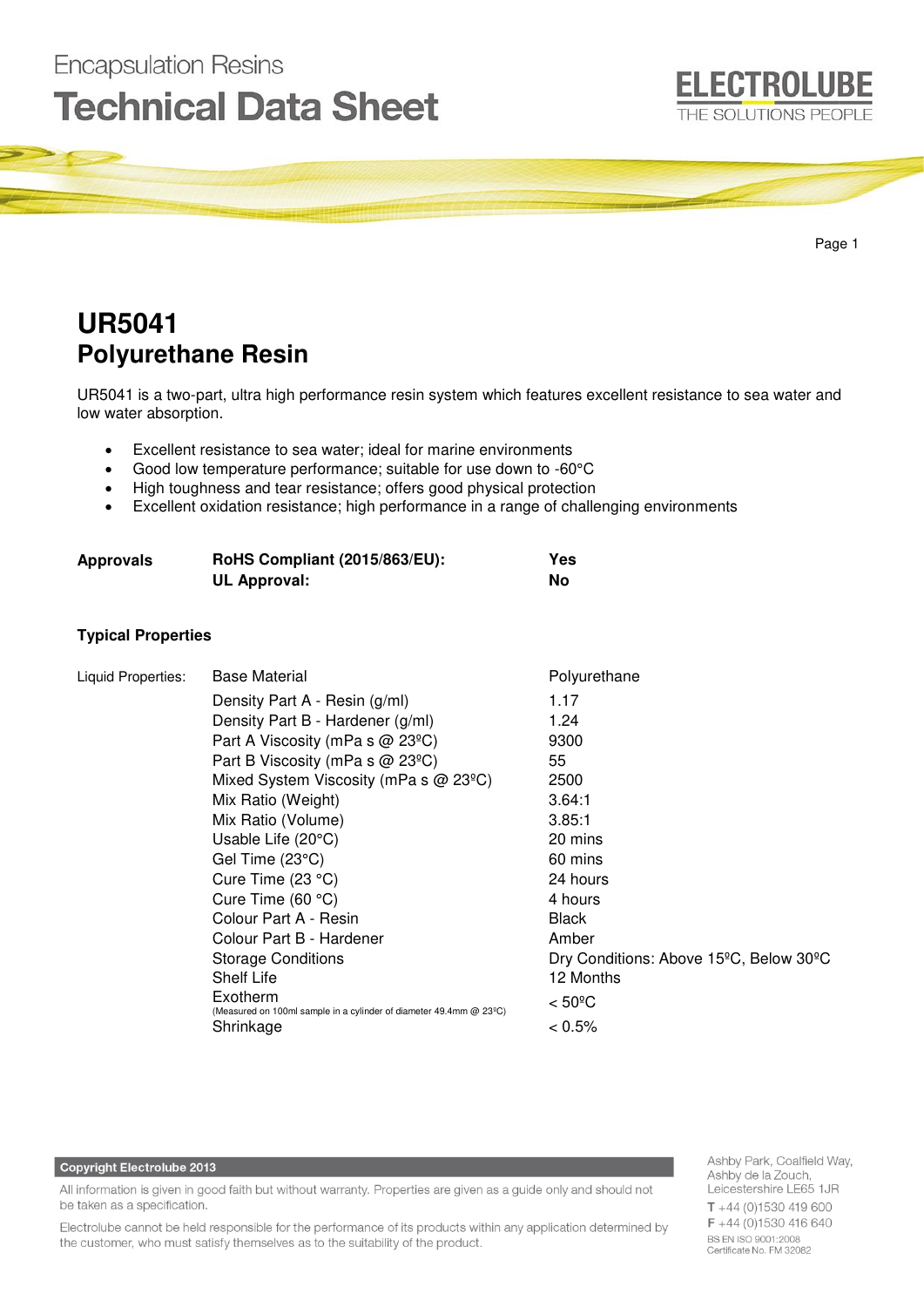

Page 2

**ELECTROLUBE** 

| Cured System: | Thermal Conductivity (W/m.K)                                                            | 0.35              |
|---------------|-----------------------------------------------------------------------------------------|-------------------|
|               | Cured Density (g/ml)                                                                    | 1.18              |
|               | Temperature Range (°C)                                                                  | $-60$ to $+125$   |
|               | Max Temperature Range (Short Term (°C)/30 mins)<br>(Application and Geometry Dependent) | $+130$            |
|               | Dielectric Strength (kV/mm)                                                             | 20                |
|               | Volume Resistivity (ohm-cm)                                                             | $10^{15}$         |
|               | Shore Hardness                                                                          | A85               |
|               | Colour (Mixed System)                                                                   | <b>Black</b>      |
|               | <b>Flame Retardency</b>                                                                 | No.               |
|               | Loss Tangent @ 50 Hz                                                                    | 0.015             |
|               | Permittivity @ 50 Hz                                                                    | 3.10              |
|               | Comparative Tracking Index                                                              | Not Measured      |
|               | Water Absorption (9.7mm thick disk, 51mm diameter)<br>10 days @ 20°C / 1 hour @ 100°C   | $< 0.5\% / < 1\%$ |
|               | <b>Elongation At Break</b>                                                              | 200%              |

# **Mixing Procedures**

## **Resin Packs**

When in Resin pack form, the resin and hardener are mixed by removing the clip and moving the contents around inside the pack until thoroughly mixed. To remove the clip, remove both end caps, grip each end of the pack and pull apart gently. By using the removed clip, take special care to push unmixed material from the corners of the pack. Mixing normally takes from three to four minutes depending on the skill of the operator and the size of the pack. Both the resin and hardener are evacuated prior to packing so the system is ready for use immediately after mixing. The corner may be cut from the pack so that it may be used as a simple dispenser. There is also a YouTube video [\(Polyurethane Mixing Instructions\)](https://www.youtube.com/watch?v=hmyCY7GaHoo) available on the Electrolube channel to show the mixing process.



#### **Copyright Electrolube 2013**

All information is given in good faith but without warranty. Properties are given as a guide only and should not be taken as a specification.

Electrolube cannot be held responsible for the performance of its products within any application determined by the customer, who must satisfy themselves as to the suitability of the product.

Ashby Park, Coalfield Way, Ashby de la Zouch, Leicestershire LE65 1JR  $T + 44$  (0)1530 419 600 F +44 (0)1530 416 640 BS EN ISO 9001:2008 Certificate No. FM 32082